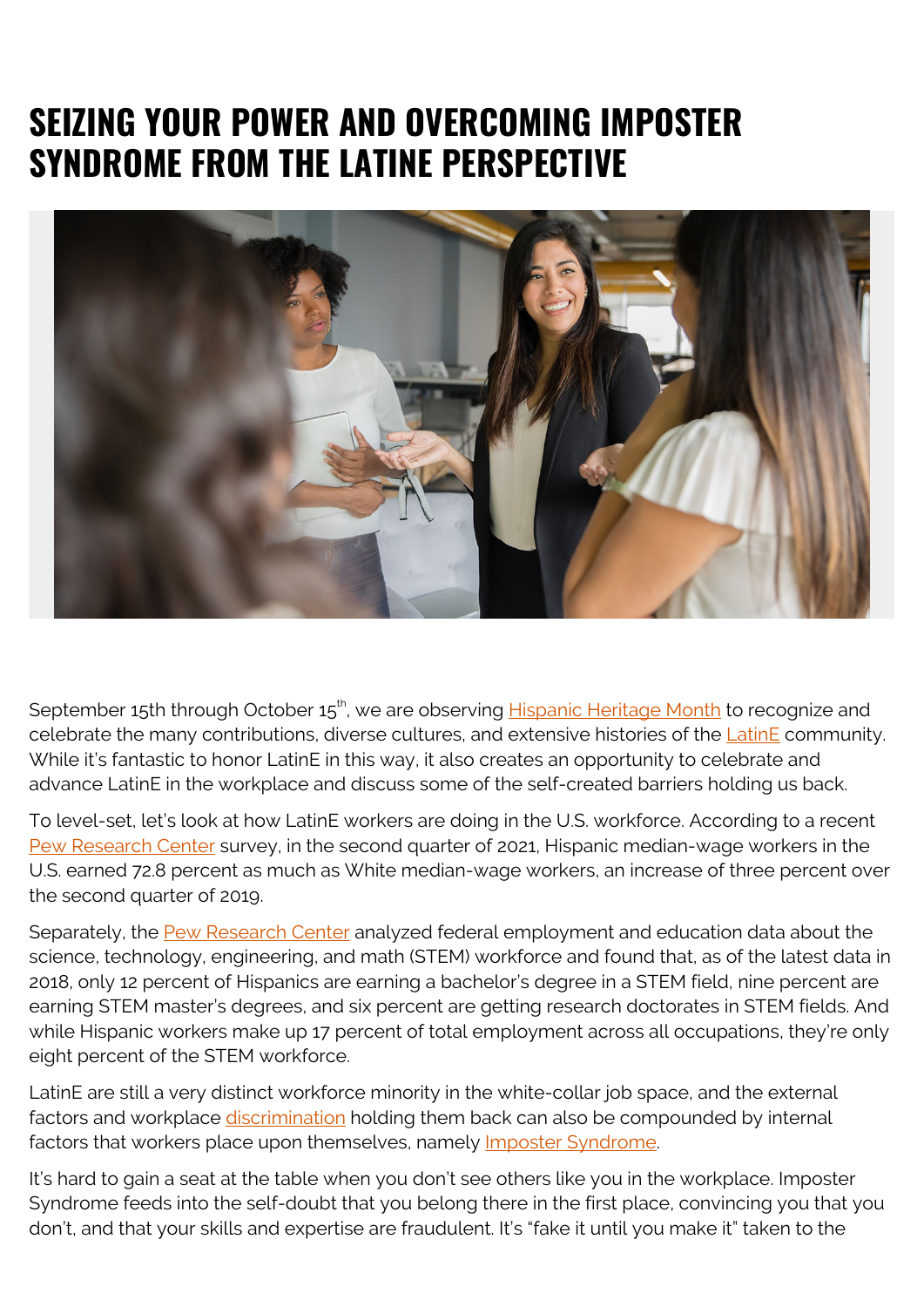extreme.

First identified in 1978 by psychologists Pauline Rose Clance and Suzanne Imes, Imposter Syndrome is more common than you might expect, especially among women and minorities. According to the *[Advancing the Future of Women in Business: The 2020 KPMG Women's Leadership Summit Report](https://womensleadership.kpmg.us/summit/kpmg-womens-leadership-report-2020.html)*, 75 percent of the executive women surveyed said they have experienced Imposter Syndrome during their career.

Regardless of the amount of experience you have, and the support and encouragement from others, it's easy to fall into a trap of believing you aren't good enough, smart enough, and experienced enough to be *that leader* or to take over *that position*. It is something that strikes most women and especially most Latinas.

That was certainly my own experience. I grew up with a cultural belief that the "man of the house" will provide or that your "husband" should always make the "final decision," and that certainly didn't help, especially working in the tech sector, surrounded by men. When I started at BMC almost 26 years ago, there were few Latinas in IT—or Latinos.

I was a bit out of place as a woman and as a Mexican-American. I was easy prey to Imposter Syndrome, first by being a woman, and even more so when I couldn't relate ethnically to my leadership. This didn't mean I couldn't do great things, even early in my career, but that nagging thought at the back of my head that I just "wasn't really capable" certainly held me back.

I've been fortunate to have worked with amazing men and women over the years who encouraged and believed in me, and I've built a great career at this wonderful company. While I have learned how to quiet that voice at the back of my head and believe in myself and succeed, it still rears up occasionally—no matter how confident I may appear on the outside.

However, now I can recognize that when I am immobilized by the fear of not being able to do something, it's because Imposter Syndrome has resurfaced. By identifying it, I can get past it, stop the irrational thoughts, take an objective look at what I can and can't do, and move forward.

My parents raised me to be a strong, confident woman and I am not going to let Imposter Syndrome get in my way. I wish I had learned this earlier in my career and I hope that every young woman recognizes that it's a real thing, it's okay to feel it, and it's okay to ask for help. (That goes for everyone, really.)

Thankfully, there are several online tools and resources to help you recalibrate your sense of worth in the workplace and acknowledge and validate your own strengths so you can bring your [best self](https://www.bmc.com/blogs/world-health-day-resilient-workforce/) and enjoy your wins.

- Take the [self-test](https://www.paulineroseclance.com/pdf/IPTestandscoring.pdf) to see if what you're feeling is Imposter Syndrome.
- The [American Psychological Association](https://www.apa.org/monitor/2021/06/cover-impostor-phenomenon), *[New York Times](https://www.nytimes.com/guides/working-womans-handbook/overcome-impostor-syndrome)*, and *[ImpostorSyndrome.com](https://web.archive.org/web/20210914155113/https://impostorsyndrome.com/10-steps-overcome-impostor/)* have concrete steps you can take to help overcome these feelings.
- Find a [mentor](https://www.bmc.com/blogs/iwd-mentorship-and-sponsorship/) who's walked the path you're on before you and who can share their own experiences to help you.
- Join an employee resource group (ERG) at your company, and if one doesn't exist, talk to HR about creating one. We talked about BMC's ERGs and how to build them in a blog post [here.](https://blogs.bmc.com/blogs/authenticity-in-workplace-pride-and-beyond/)

One of the best ways to help yourself is to help others, and we have several [blog posts](https://blogs.bmc.com/blogs/tags/dei) on our ongoing volunteerism efforts through BMC Cares. In celebration of Hispanic Heritage Month, these are some of the ways you can help support LatinE education and workers.